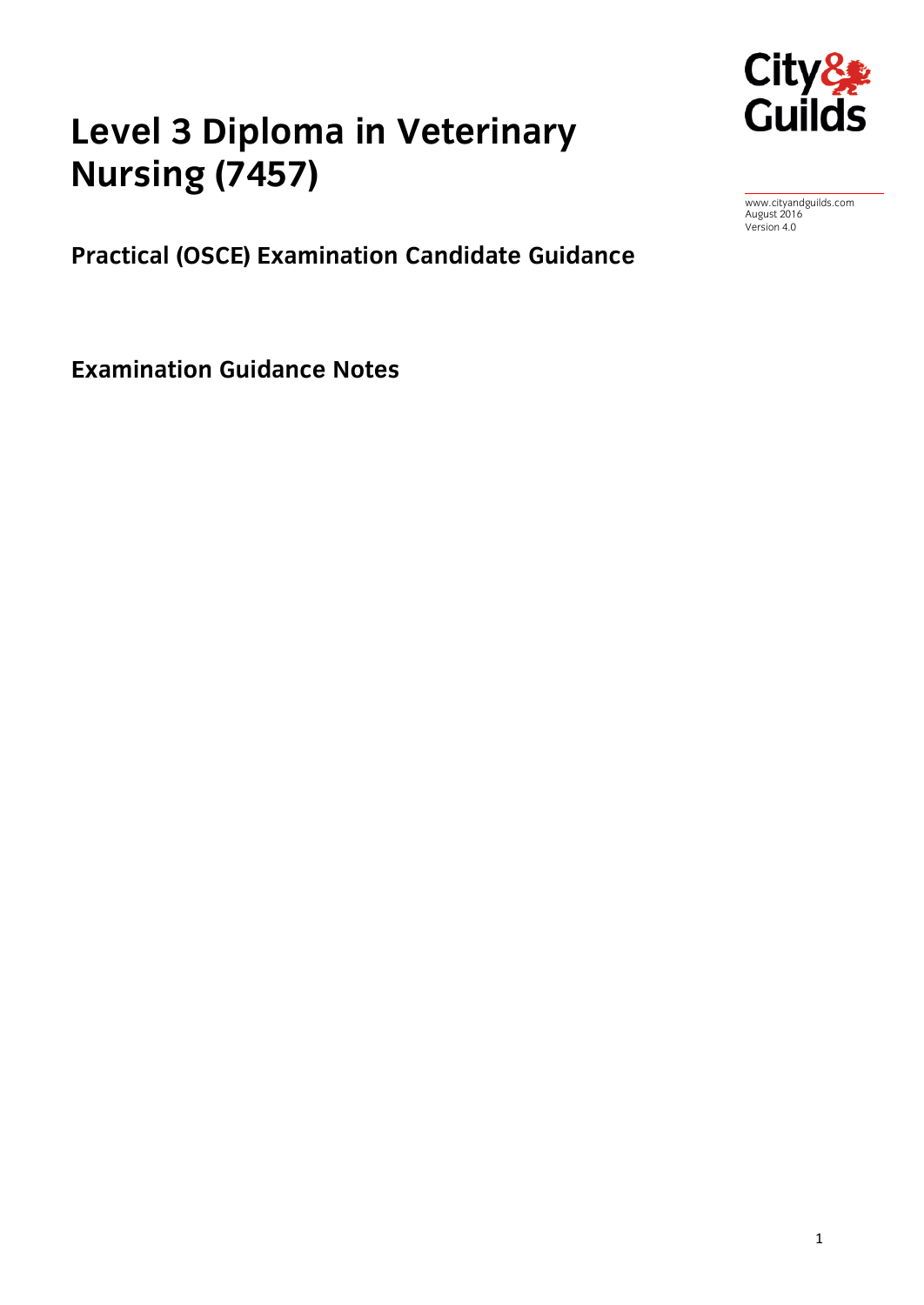### **About City & Guilds**

City & Guilds is the UK's leading provider of vocational qualifications, offering over 500 awards across a wide range of industries, and progressing from entry level to the highest levels of professional achievement. With over 8500 centres in 100 countries, City & Guilds is recognised by employers worldwide for providing qualifications that offer proof of the skills they need to get the  $\epsilon$  iop done. job done.

**City & Guilds Group** Leadership & Management) which provides management qualifications, learning materials and membership services, NPTC which offers land-based qualifications and membership services, and HAB (the Hospitality Awarding Body). City & Guilds also manages the Engineering Council Examinations on behalf of the Engineering Council.  $E = \frac{1}{2}$  on  $\frac{1}{2}$ 

**Equal opportunities**<br>City & Guilds fully supports the principle of equal opportunities and we are committed to satisfying this principle in all our activities and published material. A copy of our equal opportunities policy statement is available on the City & Guilds website. statement is available on the City  $\mathcal{L}$ 

**Copyright**<br>The content of this document is, unless otherwise indicated, © The City and Guilds of London Institute 2010 and may not be copied, reproduced or distributed without prior written consent. Institute 2010 and may not be copied, reproduced or distributed without prior written consent.

However, approved City & Guilds centres and candidates studying for City & Guilds qualifications<br>may photocopy this document free of charge and/or include a locked PDF version of it on centre intranets on the following conditions:

- centre staff may copy the material only for the purpose of teaching candidates working towards<br>a City & Guilds qualification or for internal administration purposes
- candidates may copy the material only for their own use when working towards a City & Guilds qualification qualification

The Standard Copying Conditions on the City & Guilds website also apply.

the conditions unon which they may be conjed with the relevant Sector Skills Council the conditions upon which they may be copied with the relevant Sector Skills Council.

City & Guilds publications are available on the City & Guilds website or from our Publications Sales department at the address below or by telephoning  $+44$  (0)20 7294 2850 or faxing  $+44$  (0)20 7294 department at the address below or by telephonic  $\frac{1}{2}$  (1)<sup>2</sup>  $\frac{1}{2}$  (1)<sup>2</sup>  $\frac{1}{2}$  (1)<sup>2</sup>

Every effort has been made to ensure that the information contained in this publication is true and correct at the time of going to press. However, City & Guilds' products and services are subject to continuous development and improvement and the right is reserved to change products and services from time to time. City & Guilds cannot accept liability for loss or damage arising from the use of information in this publication. use of information in this publication.

**City & Guilds London EC1A 9DD** T +44 (0)844 543 0000 (Centres) **T +44 (0)844 543 0000 (Centres)** 

**T +44 (0)844 543 0033 (Learners) [www.cityandguilds.com](mailto:learnersupport@cityandguilds.com) F +44 (0)20 7294 2413 learnersupport@cityandguilds.com**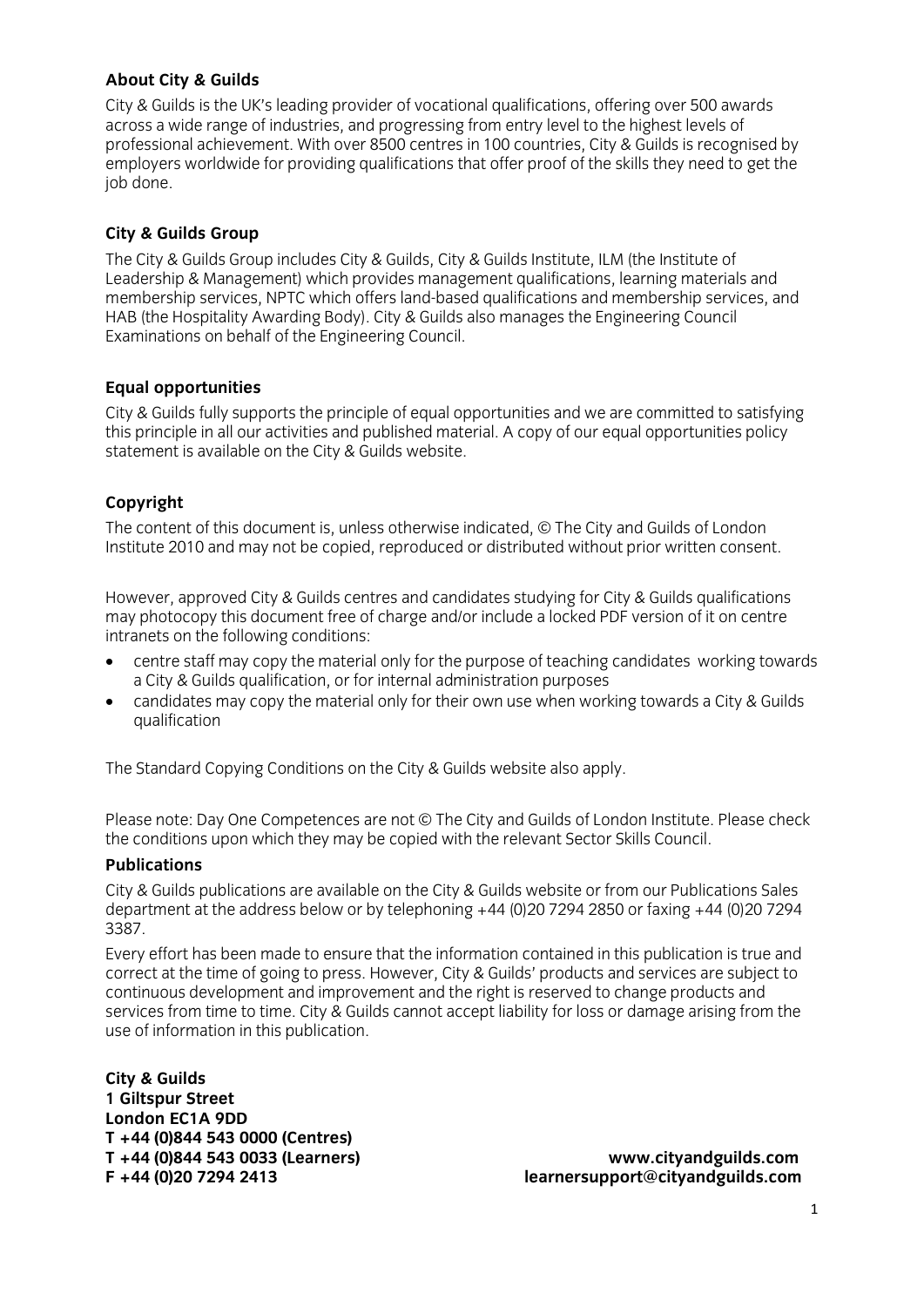## **Introduction**

aims to provide a consistent level of facilities, equipment and staff to support examiners and candidates. This is intended as a guide for candidates. Should queries arise these should be addressed to City & Guilds. intended as a guide for candidates. Should queries arise these should be addressed to City & Guilds.

# **Timing of Examinations**

The examinations are usually held in March, July, September and December. However, this is dependent on candidate numbers and venue availability. All OSCE exam dates will only be confirmed once published on the Walled Garden and City & Guilds website.  $\mathcal{G}_{\mathcal{A}}$ 

## **OSCE entry requirements**

To be eligible to enter the OSCE examination and prior to submitting an application form, candidates must:

- 
- a. Be registered for the Level 3 Diploma in Veterinary Nursing.<br>b. Have completed the Nursing Progress Log (NPL). The centre will need to confirm the completion of the NPL on the application at the time of entry. In the case of HE students not completing the NPL the candidates should have completed the clinical tool used to record their competence against the Lantra National Occupational Standards) Candidates should not apply for the practical examination unless they have Occupational Standards) **Candidates should not apply for the practical examination unless they have**
- c. Have achieved the City & Guilds Online Theory Examinations.
- d. Have achieved all centre based unit assessments and examinations. In the case of Higher Education candidates will need to have completed all modules which address the Lantra National Occupational candidates will need to have completed all modules will module all modules which address the Lantra National O

The closing dates for the practical examination will be confirmed by City & Guilds once the examination dates have<br>been finalised with the centres.

The Centre must receive application forms [and correct payment](https://www.walled-garden.com/irj/portal) from candidates in time to book their OSCE on the Walled Garden prior to the closing date. https://www.walled-garden.com/irj/portal

It is the candidates' responsibility to ensure that their application form reaches their centre in time. If an application form is sent without payment centres may not process this  $\frac{1}{2}$  and  $\frac{1}{2}$  and  $\frac{1}{2}$  and  $\frac{1}{2}$  and  $\frac{1}{2}$  and  $\frac{1}{2}$  and  $\frac{1}{2}$  and  $\frac{1}{2}$  and  $\frac{1}{2}$  and  $\frac{1}{2}$  and  $\frac{1}{2}$  and  $\frac{1}{2}$ for the sent with payment, centres  $\mathbf{r}$  and  $\mathbf{r}$ 

**Under no circumstances should application forms be sent directly to City & Guilds**. Such forms will be Garden bookings are subsequently madelate. Normal City & Guilds late entry policy will apply in this case. Garden bookings are subsequently made late. Normal City & Guilds late entry policy will apply in this case.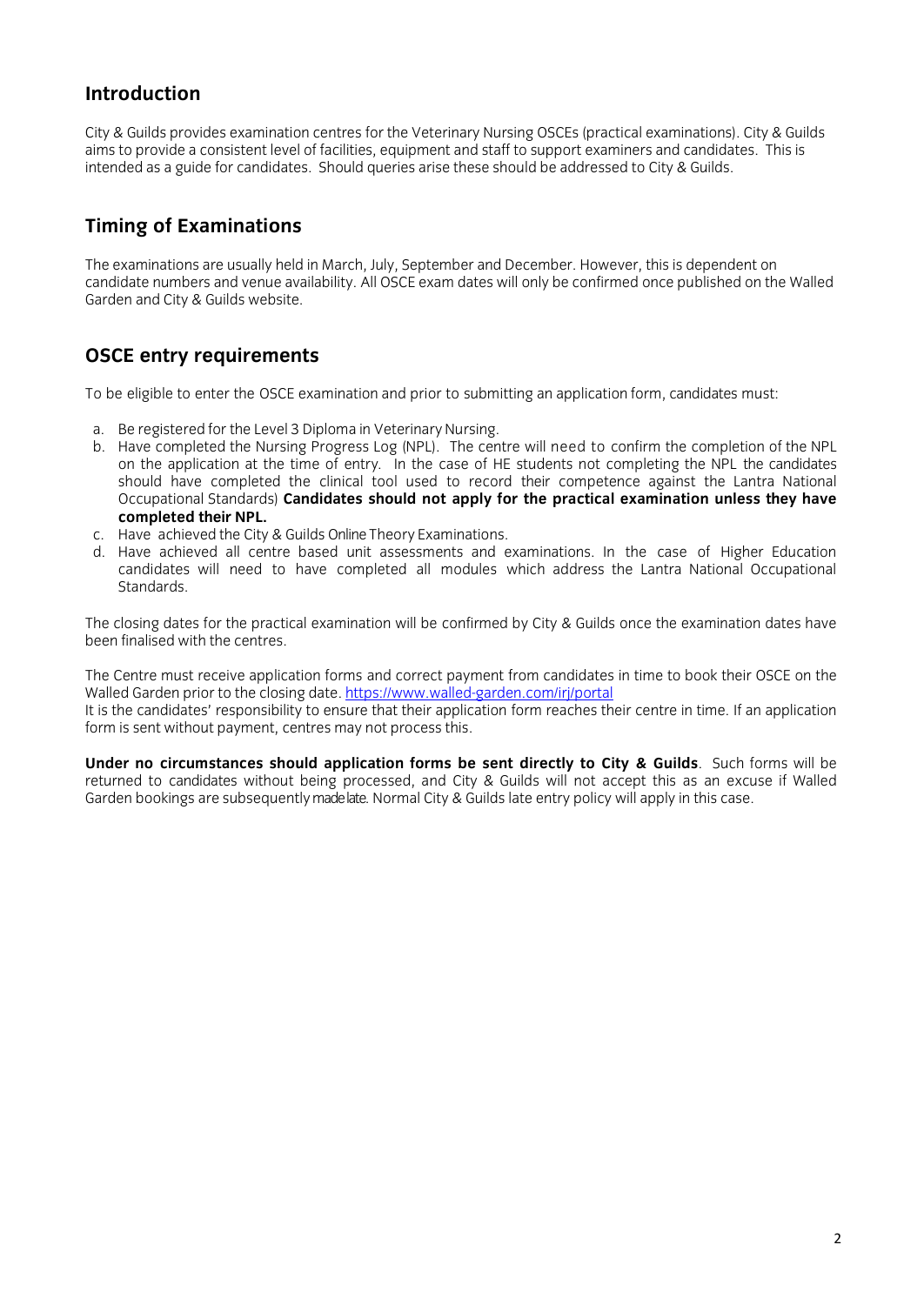# **Procedure for Special Permissions - Candidates Re-Sitting for the 4th and Final**

Separate guidance for candidates resitting the exam for the fourthtime is available for download on our website.

### Reasonable Adjustments to assessments (special educational or other needs) **Reasonable Adjustments to assessments (special educational or other needs)**

If candidates have any special educational or other needs, which may require reasonable adjustment to be made in<br>the examinations, they should indicate this in the appropriate section on the examination application form to centre and the centre should notify City & Guilds in writing when booking the OSCE for that candidate on the Walled Garden. They should use the access to arrangement forms found on the City & Guilds website http://www.cityandguilds.com/Provide-Training/Centre-Support/Centre-Document-Library/Policies-and-Procedures/Access-to-Assessment-and-Qualifications. Procedures/Access-to-Assessment-and-Qualifications.

Please ensure that it is clear precisely which adjustments are being requested. If Reasonable Adjustment is required in the examination City & Guilds must receive the appropriate documentation by no later than the required in the exame entries. **closing date for exam entries**.

### **Examination Fee Examination Fee**

 $T$  for the practical examinations is available on  $W$ 

 $T_{\rm eff}$  must be paid by the candidate to the Centre, who will then forward it to  $C$ 

 $R$ ecuired. Indicate the entry has been accepted. In some instances the entry has been action of  $\ell$ required.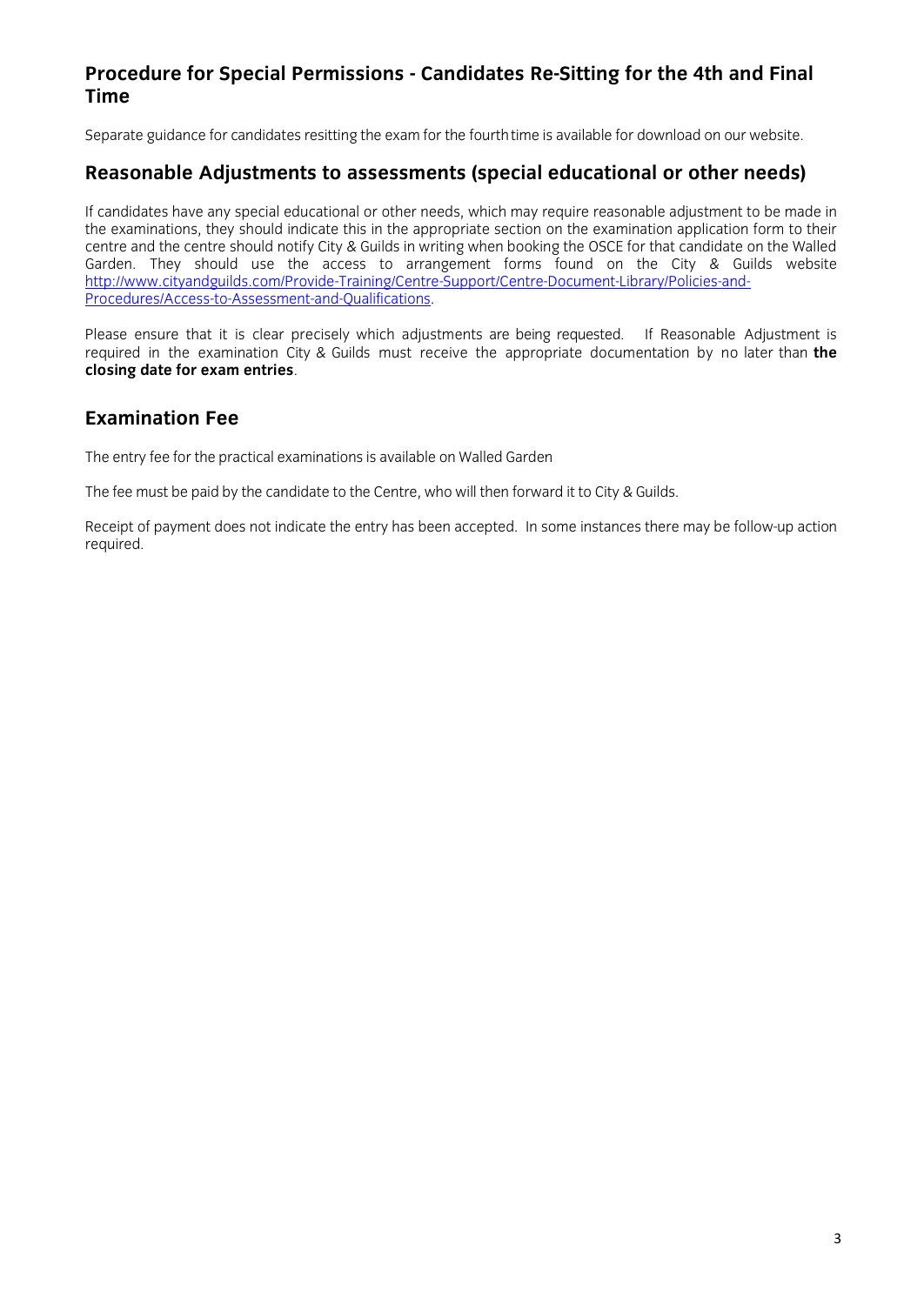## **Attending the Examination**

Candidates should arrive at the examination centre no later than 15 minutes before the start time. Entry to the examination cannot be assured if you are late. You must ensure that you plan your journey to the examination centre allowing additional time for unforeseen delays. It is recommended that you plan to arrive at least 30 minutes prior to your reporting time and that you allow time for parking if arriving by car. If you are delayed you should inform the centre as soon as possible. For this reason it is essential that you have your detailed instructions and contact details for the centre with you.  $\mathcal{L}_{\mathcal{L}}$ 

If you are unavoidably delayed, we will make every effort to enable you to take your examination. However this may be on another day and/or at another examination centre depending on the appointments available and, depending on the circumstances, you may be asked to pay an additional fee. on the circumstances, you may be asked to pay and fee.

You should attend your OSCE examination in uniform. This should be clean and neat; your hair and personal presentation should reflect the requirement for good hygiene along with other health and safety considerations in clinical practice. Examiners may refuse admission to candidates who are unsuitably dressed for clinical work. You will be required to wear a laboratory coat or an apron for the laboratory section. These will be provided for you; alternatively you may wish to take your own. alternatively you may wish to take  $\mathcal{A}$ 

Jewellery should not be worn. For handling of equine patients, using a plaster or taping over of jewellery is not<br>accepted. If you have a plaster over a suspected piercing site, it will be assumed it is covering jewellery Senior Examiner is notified.

Gowns provided are back tying and of standard length. Candidates five foot and under should request special permission to bring a suitable gown that they may use in the work place. permission to bring a suitable government place. They may use in the work place in the work place. The work place  $\mathcal{L}$ 

You **must** bring an up-to-date driving licence or passport (or national ID card for EU citizens) with you.

Your mobile telephone must be switched off and left outside the examination room along with your bag and outdoor<br>clothing. The examination invigilators will ensure that these items are safely stored whilst you are being ex clothing. The examination invigilators will ensure that these items are safely stored whilst you are being examined.

Calculators will be provided for OSCE stations where necessary.

If you wish to take a bottle of water into the exam room with you, it must be a sports cap bottle to avoid spillages and the label **must** be removed.

City & Guilds OSCEs reflects best practise in a veterinary setting. Small, medium and large **latex** powder-free gloves your centre to ask City & Guilds' permission at point of entry if you can provide your own more suitable gloves. your centre to ask City & Guilds' permission at point of entry if you can provide your own more suitable gloves.

**Candidates are required to bring three pairs of surgical gloves in their size to the examination. This is in order to ensure that they have correctly fitting gloves of a familiar type should any of the tasks require them.**

### **Examination Results Examination Results**

The results of the examinations with  $30 \text{ m/s}$  with  $30 \text{ m/s}$  with  $30 \text{ m/s}$ 

- Candidates who fail their OSCE will receive an overview of the tasks they achieved and did not achieve, with  $t_{\rm model}$  mark for all tasks not achieved, station. For all tasks not achieved, step-by-step-by-step-by-step-by-step-by-step-by-step-by-step-by-step-by-step-by-step-by-step-by-step-by-step-by-step-by-step-by-step-by-step-b provided.
- Candidates who pass their OSCE will receive an overview of the tasks they achieved and did not achieve, with the pass mark and their own mark for each station.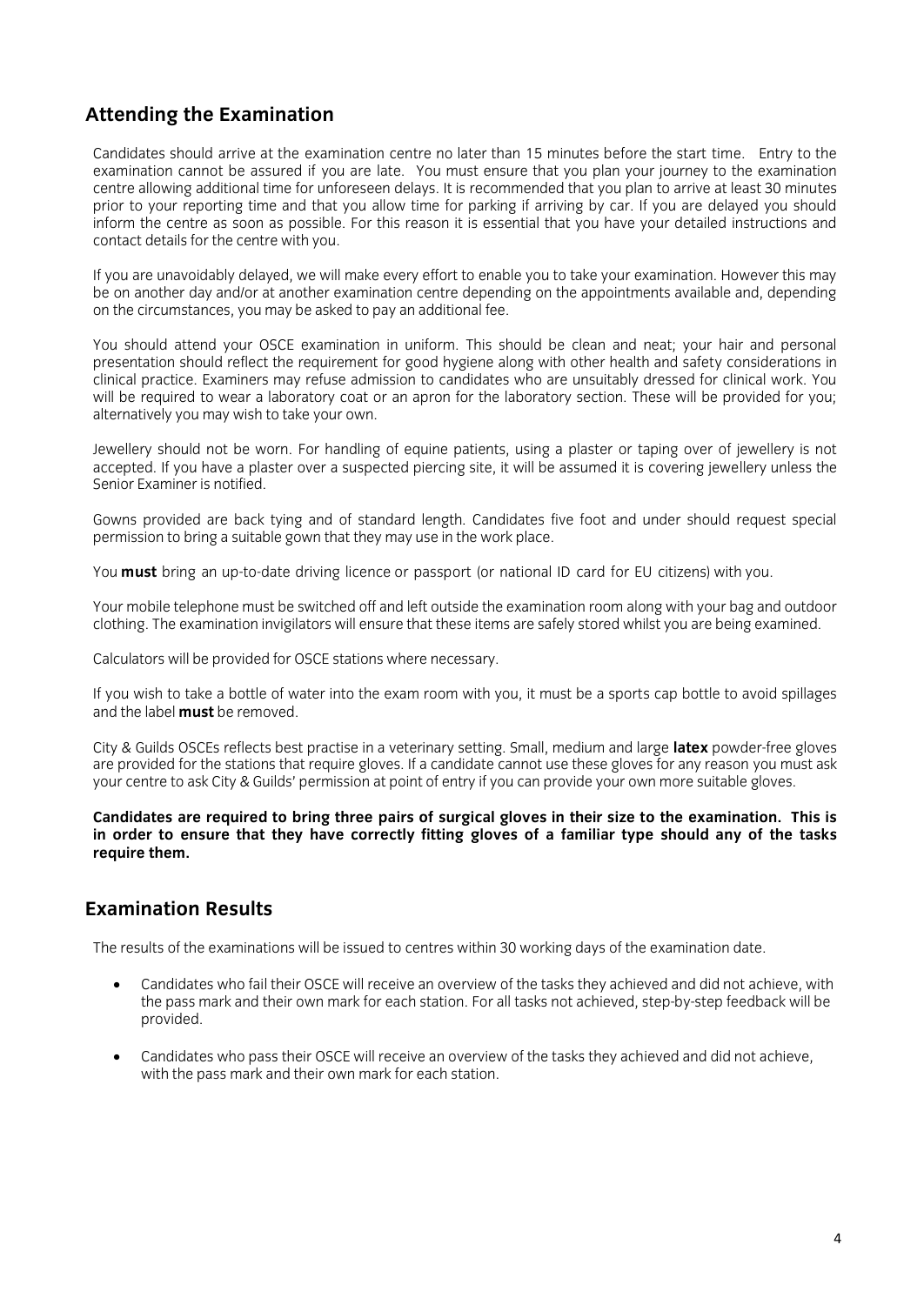# **Appeals Procedure**

If after receiving the feedback a candidate has an enguiry concerning the accuracy of their examination results then they must follow the appeals procedure which can be found on the City & Guilds website. they must follow the appeals procedure which can be found on the City & Guilds website.

If candidates wish to notify City & Guilds of circumstances which may have unduly affected their examination performance, they must do so within five days of sitting the examination. They must use the appropriate Special Consideration Form which can be obtained on request from City & Guilds or downloaded from City & Guilds Online http://www.cityandguilds.com/Provide-Training/Centre-Support/Centre-Document-Library/Policies-and-Procedures/Appeals. Procedures/Appeals.

As part of the Appeals process for OSCEs, all your mark sheets and supporting evidence will be sent to a Senior<br>Examiner. All mark sheets include notes made by the examiners on the day and they are instructed to comment on every step a candidate does not achieve. The Senior Examiner will produce a report to feedback to you based on your exam documentation and examiner feedback. your exam documentation and examiner feedback.

The Senior Examiner will address points raised in your appeal as well as an overview of all stations failed, please be as detailed as possible in your appeals application form. as detailed as possible in your appeals application form.

If an event occurs during the examination which is the responsibility of the centre or City & Guilds (e.g. equipment failure, undue disturbance) and City & Guilds considers that such circumstances have unduly affected your performance, your mark may be adjusted or the examination attempt may be nullified. It should be noted that adjustment of marks applies only in the case of borderline failure. Illness cannot be used as a reason for special consideration – if a candidate is unwell they should withdraw from the examination and re-apply **when they are fit to sit. when they are fit to sit.**